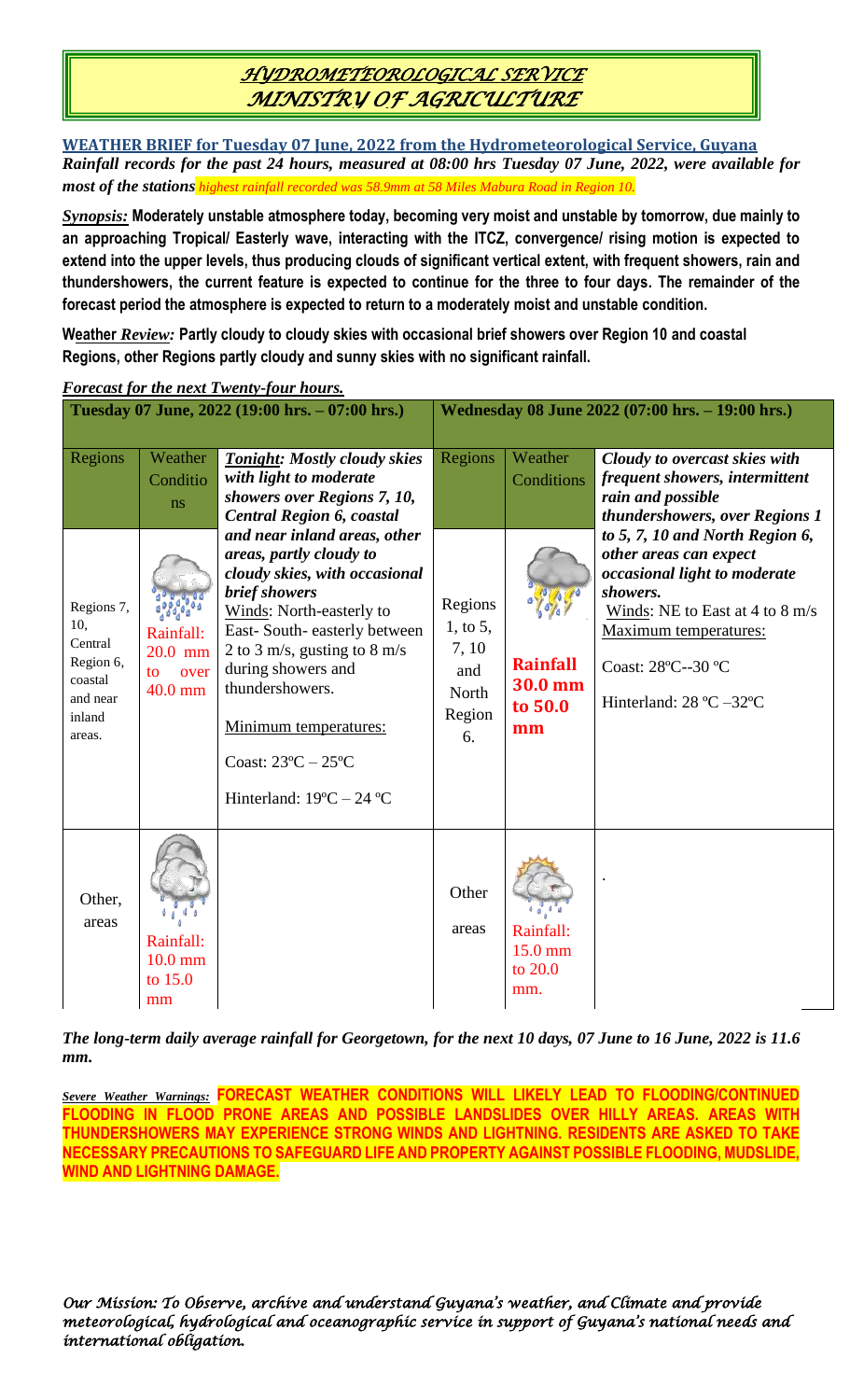

*Satellite Imagery Valid 19:10 UTC/(15:10 LST) and Doppler Radar imagery Vaild 19:00 UTC/(15:00 LST)*

*Tuesday 07 June, 2022.*



*Radar generated precipitation estimates. Twenty-four and nine hours rainfall valid 8 hrs and 15 hrs, 07 June, 2022.*

*WARNING: CITIZENS ARE ADVISED THAT THE ABOVE NORMAL HIGH TIDES ADVISORY IS IN EFFECT.* **During this period of above normal high tides, overtopping may be observed in the vulnerable areas. Persons are urged to exercise all precautionary measures.**

|  | Table # 2 Occurrences of high and low tides for the next 24 hours and the times for sunrise and sunset. |  |  |
|--|---------------------------------------------------------------------------------------------------------|--|--|
|--|---------------------------------------------------------------------------------------------------------|--|--|

| <b>Tonight (June 07, 2022)</b>                                    |                                                                                                                 | <b>Tomorrow morning (June 08 2022)</b> | <b>Tomorrow Afternoon (June</b><br>08, 2022) |
|-------------------------------------------------------------------|-----------------------------------------------------------------------------------------------------------------|----------------------------------------|----------------------------------------------|
| <b>High Tide 22:57 hrs. Height</b><br>2.38 Metres (Below normal). | Low Tide 04:39 hrs. Height 1.24<br>Metres.<br>High Tide 10:18 hrs. Height 2.42<br><b>Metres (Below normal).</b> |                                        | Low Tide 16:28 hrs. Height 1241<br>Metres.   |
| <b>Sunrise G/Town</b>                                             | $05:35$ hrs                                                                                                     | <b>Sunset G/Town</b>                   | $18:05$ hrs                                  |

### *SEA CONDITIONS: MODEATE WAVES REACHING HEIGHTS OF 2.0 TO 2.5 METERS IN OPEN WATERS.*

#### *Forecast:*

*Tonight: Mostly cloudy skies with light to moderate showers over Regions 7, 10, Central Region 6, coastal and near inland areas, other areas, partly cloudy to cloudy skies, with occasional brief showers 12hours* **Rainfall is expected to range between 20.0 mm to 40.0 mm/, over Regions 7, 10, Central Region 6, coastal and near inland areas, other areas, values are expected to range between 10.0 mm to 15.0 mm.**

*Wednesday: Cloudy to overcast skies with frequent showers, intermittent rain and possible thundershowers, over Regions 1 to 5, 7, 10 and North Region 6, other areas can expect occasional light to moderate showers. 12hours* **Rainfall is expected to range between 30.0 mm to 50.0 mm, Regions 1 to 5, 7, 10 and North Region 6, other areas can expect values between 15.0 mm to 20.0 mm.**

*Our Mission: To Observe, archive and understand Guyana's weather, and Climate and provide meteorological, hydrological and oceanographic service in support of Guyana's national needs and international obligation.*